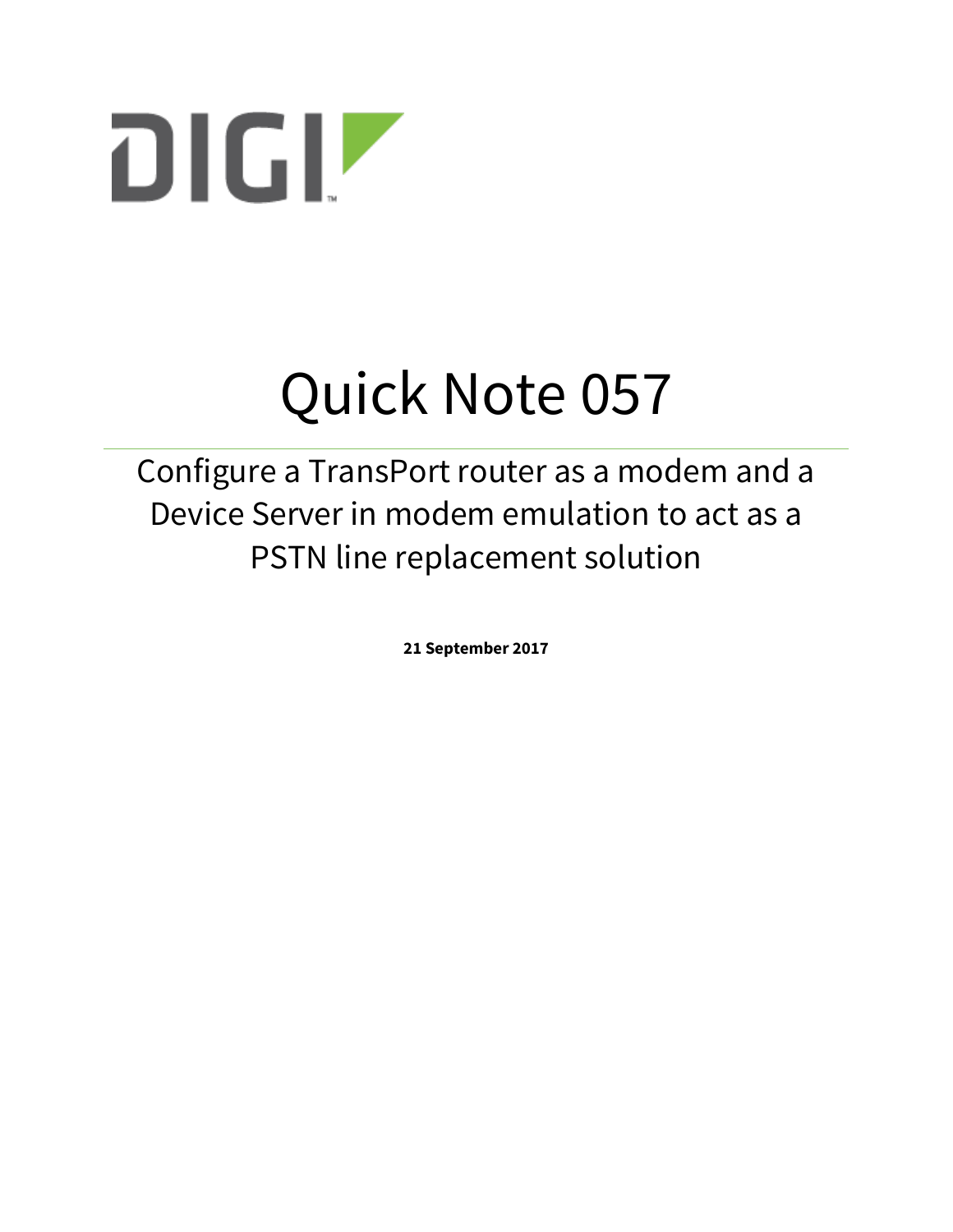# **Contents**

| $\mathbf{1}$   |       |  |
|----------------|-------|--|
|                | 1.1   |  |
|                | 1.2   |  |
|                | 1.3   |  |
|                | 1.4   |  |
|                | 1.5   |  |
| $\overline{2}$ |       |  |
|                | 2.1   |  |
|                | 2.1.1 |  |
|                | 2.1.2 |  |
|                |       |  |
| 3              |       |  |
|                | 3.1   |  |
| 4              |       |  |
| 5              |       |  |
| 6              |       |  |
| 7              |       |  |
|                | 7.1   |  |
|                | 7.2   |  |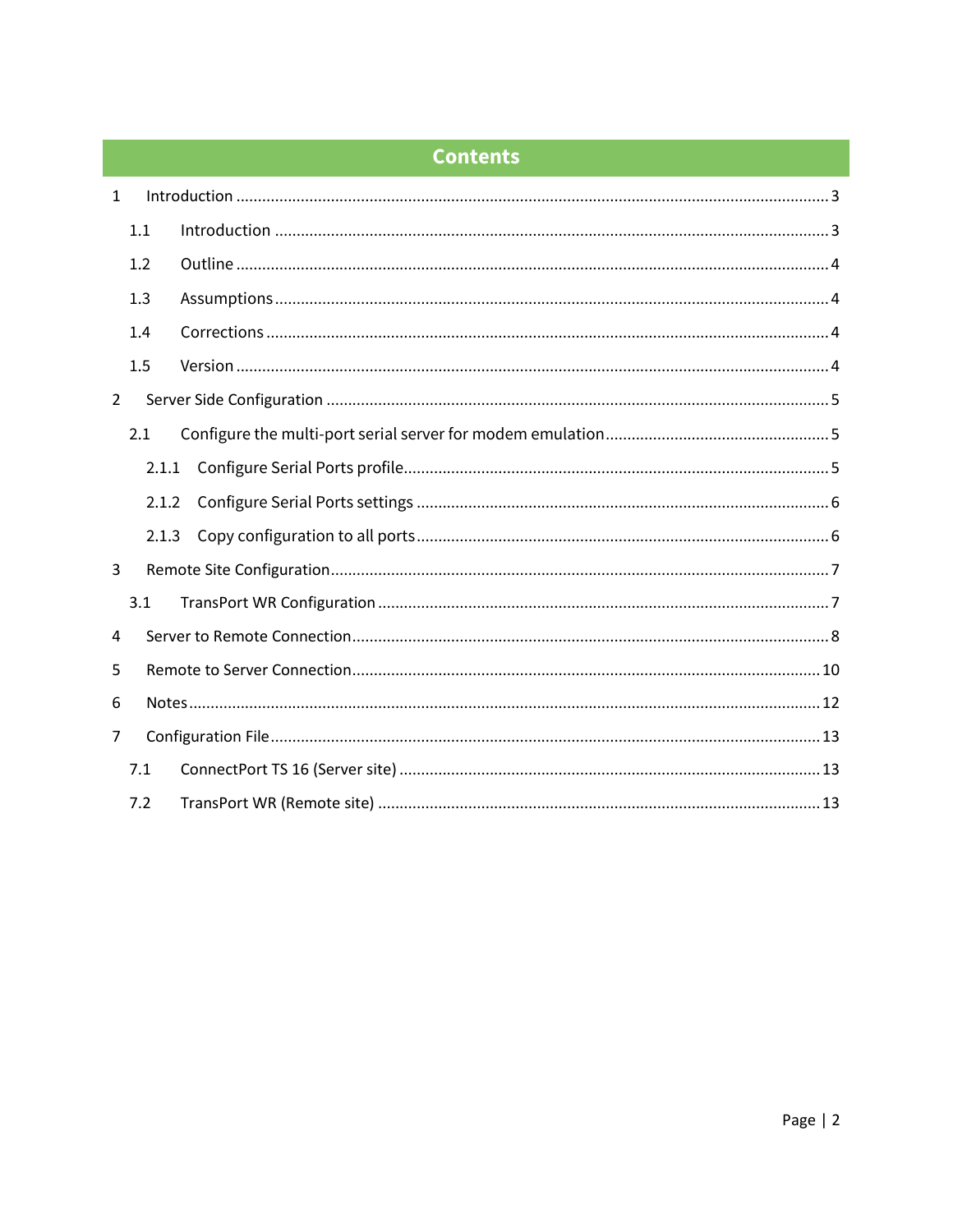# <span id="page-2-0"></span>**1 INTRODUCTION**

## <span id="page-2-1"></span>*1.1 Introduction*

Service providers have been slowly decommissioning PSTN (Public Switched Telephone Network) lines in exchange to xDSL lines. For most customers and applications, this has no impact and the transition to IP is easy but in certain cases, when working with older equipment that is communicating directly to a modem the transition would involve costs. The serial port of a Digi TransPorter WR router can be configured to act as a Modem to be installed on remote site and provide WAN connectivity if necessary. This can then be combined with a Digi Serial Server on the Central Office that can be configured to emulate modem responses to a serial device and seamlessly sends and receives data over an Ethernet network instead of PSTN. The advantage for the user is the ability to retain legacy hardware and software application without modification and use a less expensive Ethernet network in place of public telephone lines. This allow for a transparent, faster and more cost effective solution than replacing the existing hardware.

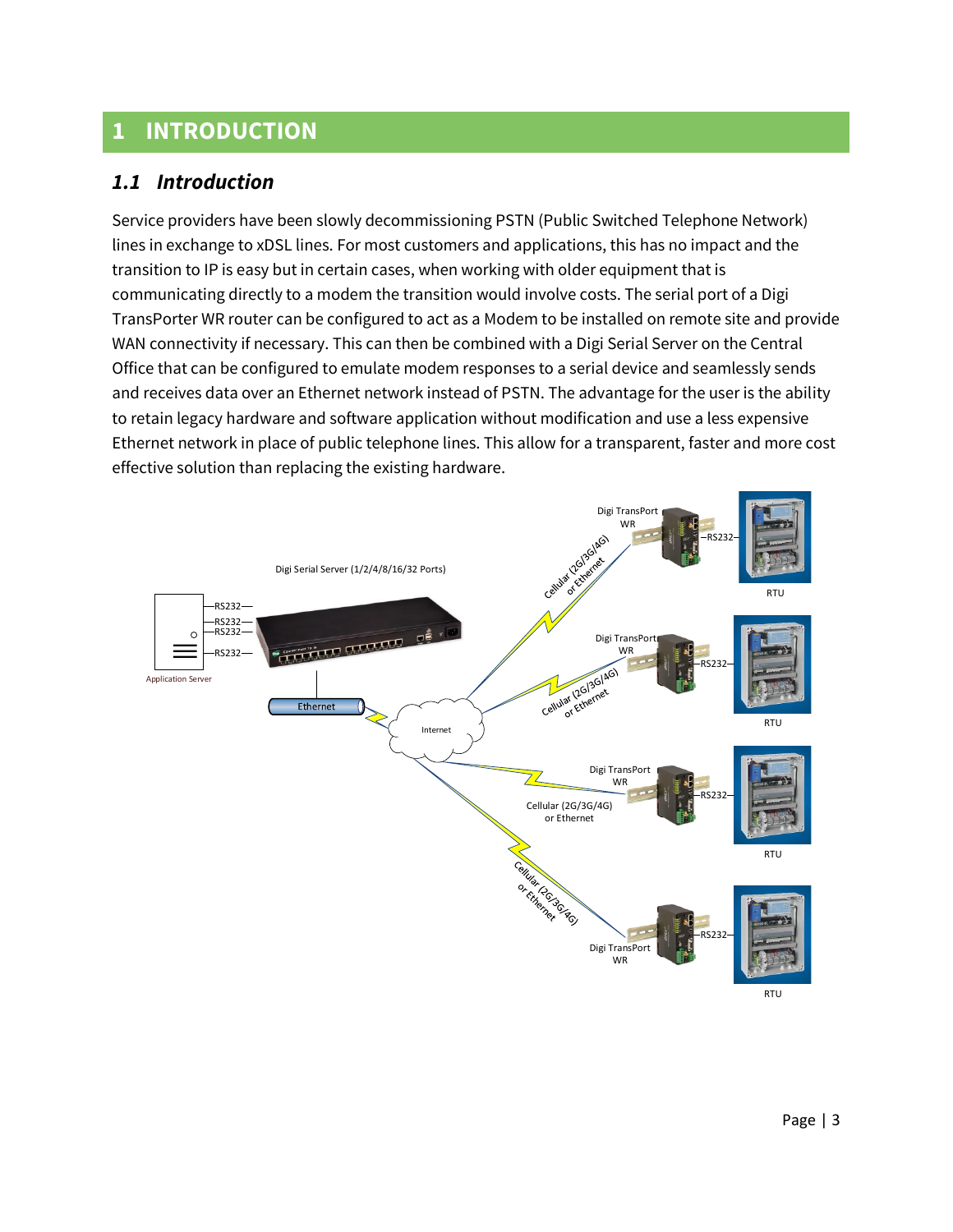## <span id="page-3-0"></span>*1.2 Outline*

This guide details the steps involved in configuring a serial server in modem emulation mode at a central site and TransPort WR routers using Rate Adaption on remote sites to act as a complete PSTN line replacement solution. This will allow an application and equipment to communicate transparently via AT commands as if they were connected to serial modems and send this traffic through IP.

The communication in this example can be established from both sides. The Application Server will open one available serial port on the multi-port serial server to establish communication to one of the remote TransPort WR devices but alternatively, one of the TransPort WR devices can establish the communication to the multi-port serial server. Both examples will be described.

## <span id="page-3-1"></span>*1.3 Assumptions*

This guide has been written for use by technically competent personnel with a good understanding of the communications technologies used in the product and of the requirements for their specific application.

This quick note applies only to:

**Model:** ConnectPort TS, ConnectPort LTS, PortServer TS, One SP

**Model:** TransPort WR44,41,31,21

## <span id="page-3-2"></span>*1.4 Corrections*

Requests for corrections or amendments to this documentation are welcome and should be addressed to: [tech.support@digi.com](mailto:tech.support@digi.com)

Requests for new quick notes can be sent to the same address.

#### <span id="page-3-3"></span>*1.5 Version*

| <b>Version Number</b> | Status               |  |  |  |
|-----------------------|----------------------|--|--|--|
|                       | Completed 20.09.2017 |  |  |  |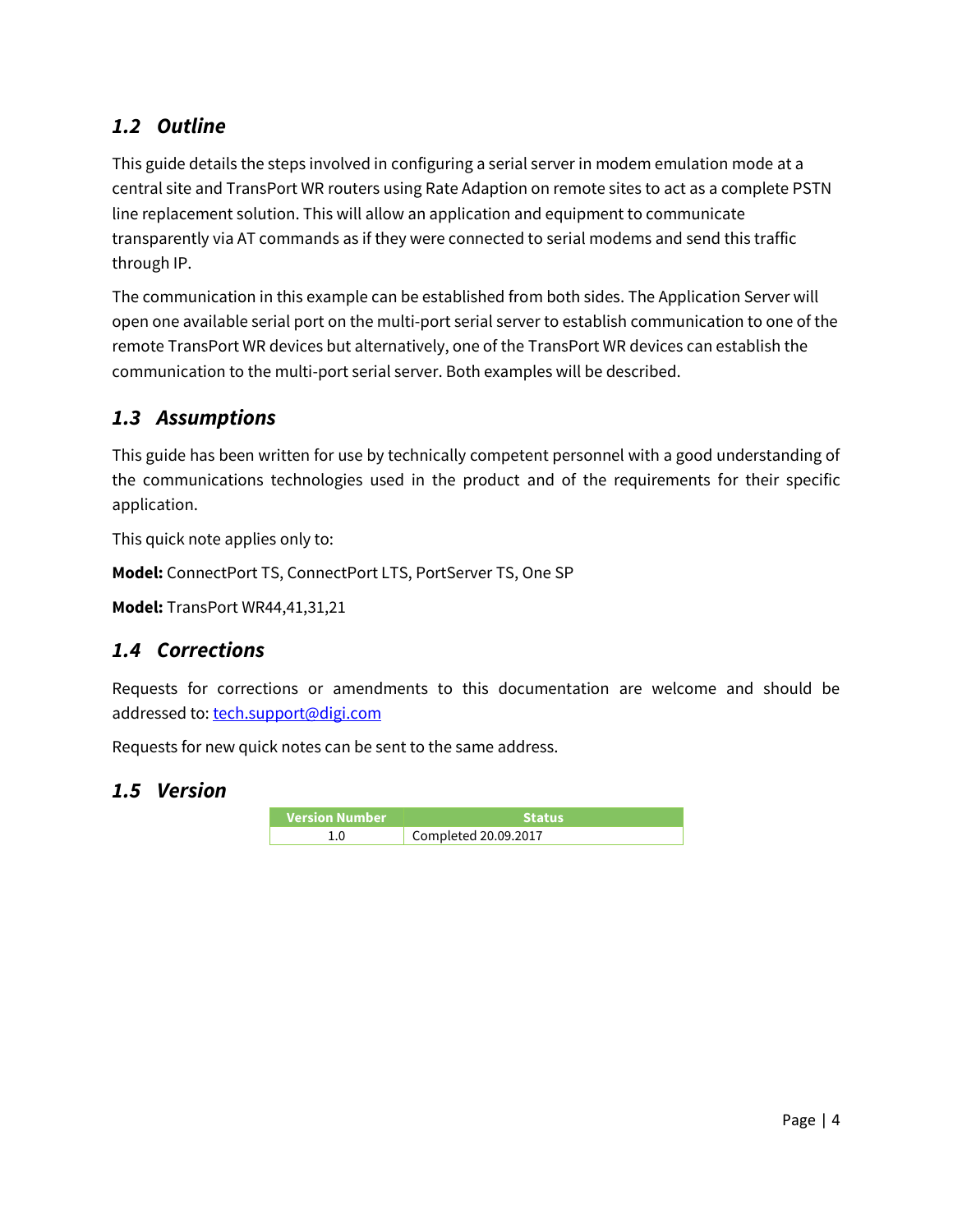# <span id="page-4-0"></span>**2 SERVER SIDE CONFIGURATION**

## <span id="page-4-1"></span>*2.1 Configure the multi-port serial server for modem emulation*

#### <span id="page-4-2"></span>**2.1.1 Configure Serial Ports profile**

In this example, a ConnectPort TS with 16 ports will be used.

Open a web browser to the IP address of the ConnectPort TS.

#### Navigate to **Configuration – Serial Ports >**

Select Port 1 and chose the **Modem Emulation** profile:

|                  | <b>Select Port Profile</b>                                                                                                                                                                                                                          |
|------------------|-----------------------------------------------------------------------------------------------------------------------------------------------------------------------------------------------------------------------------------------------------|
|                  | You have currently not assigned a profile to this serial port. Profiles allow you to easily configure serial ports by only displaying those items that are relevant to the current profile.                                                         |
|                  | Select the profile below that best matches your configuration.                                                                                                                                                                                      |
| $\circ$          | RealPort<br>The RealPort Profile allows you to map a COM or TTY port to the serial port. More                                                                                                                                                       |
| O                | <b>Console Management</b><br>The Console Management Profile allows you to access a device's console port over a network connection. More                                                                                                            |
| 0.               | <b>TCP Sockets</b><br>The TCP Sockets Profile allows a serial device to communicate over a TCP network. More                                                                                                                                        |
| $\circ$          | <b>UDP Sockets</b><br>The UDP Sockets Profile allows a serial device to communicate using UDP. More                                                                                                                                                 |
| О                | <b>Serial Bridge</b><br>The Serial Bridge Profile configures one side of a serial bridge. A bridge connects two serial devices over the network as if they were connected with a serial cable. More                                                 |
|                  | <b>Local Configuration</b><br>The Local Configuration Profile allows you to connect standard terminals or terminal emulation programs to the serial port in order to use the serial port as a console to access the command line<br>interface. More |
|                  | <b>Industrial Automation</b><br>The Industrial Automation (IA) Profile allows you to control and monitor various IA devices and PLCs. More                                                                                                          |
| $\circledbullet$ | <b>Modem Emulation</b><br>The Modem Emulation Profile allows you to configure the serial port to act as a modem. More                                                                                                                               |
| O                | <b>PPP Server</b><br>The PPP Server Profile allows a serial device to connect and communicate over the TCP/IP network. More                                                                                                                         |
| $\circ$          | Custom<br>The Custom Profile is an advanced option to allow full configuration of the serial port. More                                                                                                                                             |
| Apply            | Cancel                                                                                                                                                                                                                                              |

If the serial port was already configured for another profile, click on **Change Profile** instead:

| <b>Serial Port Configuration - Port 11</b>                                                                                                        | Return to Serial Ports ( Previous Next ( ) |
|---------------------------------------------------------------------------------------------------------------------------------------------------|--------------------------------------------|
| ▼ Port Profile Settings                                                                                                                           |                                            |
| Change Profile<br>Current Port Profile: Modem Emulation<br>The Modem Emulation Profile allows you to configure the serial port to act as a modem. |                                            |
| <b>Modem Emulation Settings</b>                                                                                                                   |                                            |
| No other settings are required.                                                                                                                   |                                            |
| Basic Serial Settings                                                                                                                             |                                            |
| Advanced Serial Settings                                                                                                                          |                                            |

#### Click **Apply**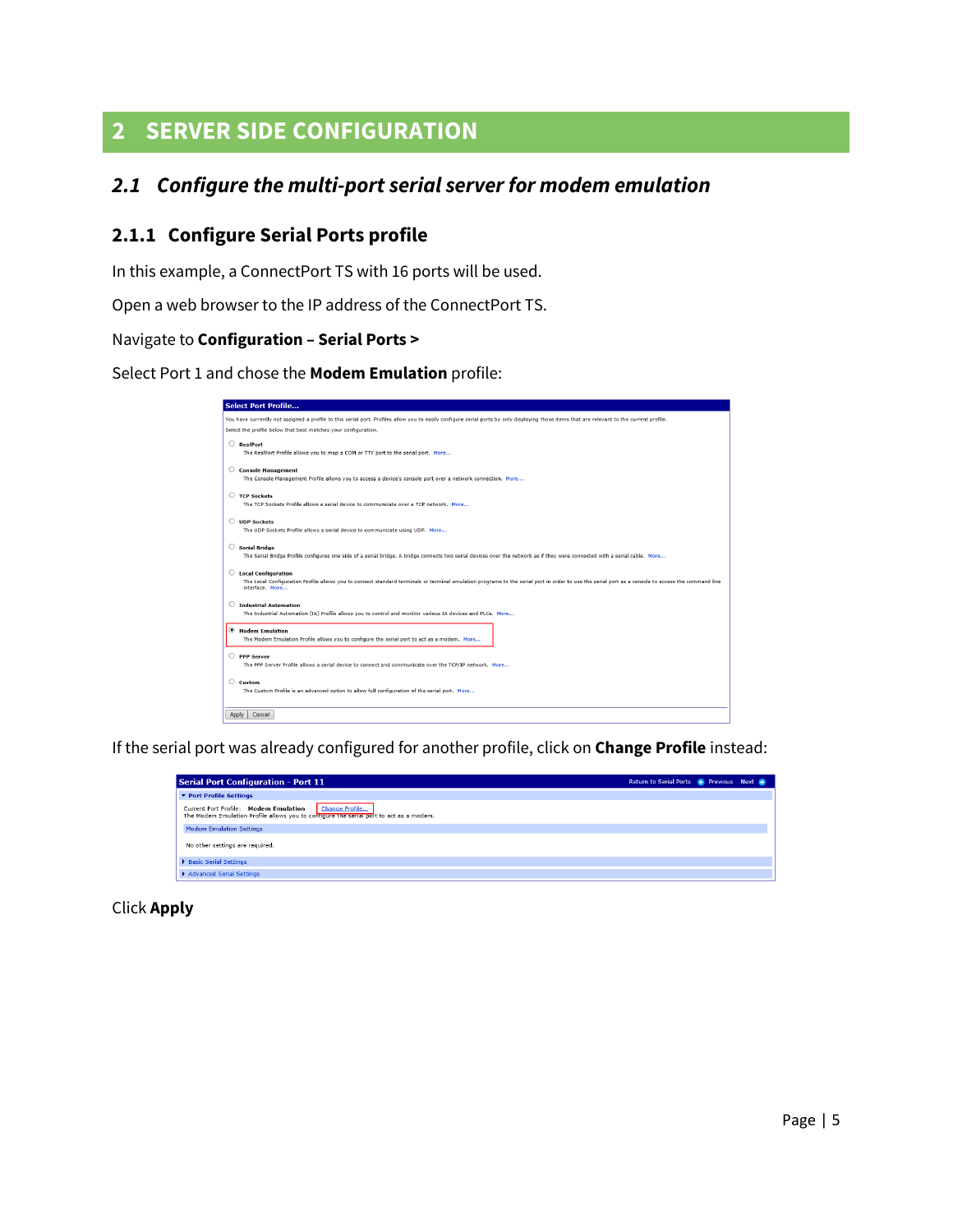## <span id="page-5-0"></span>**2.1.2 Configure Serial Ports settings**

| Parameter           | <b>Setting</b> |
|---------------------|----------------|
| <b>Baud Rate</b>    | 9600           |
| Data Bits           | 8              |
| Parity              | None           |
| Stop Bits           |                |
| <b>Flow Control</b> | None           |

By default, the serial port settings will be configured for the following:

**Please note:** These settings must match the one set on the serial equipment.

#### To change these settings, navigate to **Configuration – Serial Ports > Serial Port 1 > Basic Serial Settings**

This configuration example will use the following settings:

| Port Profile Settings                                                     | <b>Serial Port Configuration - Port 9</b>                             |
|---------------------------------------------------------------------------|-----------------------------------------------------------------------|
|                                                                           |                                                                       |
| <b>Basic Serial Settings</b><br>Description:                              |                                                                       |
| <b>Baud Rate:</b><br>Data Bits:<br>Parity:<br>Stop Bits:<br>Flow Control: | 115200 ₩<br>8 ∨<br>None<br>$\checkmark$<br>$\checkmark$<br>Hardware \ |
| Apply                                                                     |                                                                       |
| Advanced Serial Settings                                                  |                                                                       |

| Parameter        | Setting            |
|------------------|--------------------|
| <b>Baud Rate</b> | 115200             |
| Data Bits        | 8                  |
| Parity           | None               |
| <b>Stop Bits</b> |                    |
| Flow Control     | Hardware (RTS/CTS) |

Click **Apply**

## <span id="page-5-1"></span>**2.1.3 Copy configuration to all ports**

If all ports will be used for Modem Emulation, in order to copy the configuration of 1 port, navigate to **Configuration – Serial Ports,** next to **Port 1** click **Copy**, check all the ports and click **Apply**

|                 |            | Copy Serial Port Settings                    |                                                                                     |  |            |            |                                                                                                                                                   |  |  |  |
|-----------------|------------|----------------------------------------------|-------------------------------------------------------------------------------------|--|------------|------------|---------------------------------------------------------------------------------------------------------------------------------------------------|--|--|--|
|                 |            | Copy Port 1 settings to the following ports: |                                                                                     |  |            |            |                                                                                                                                                   |  |  |  |
| √⇒              | $\sqrt{3}$ |                                              | $\sqrt{4}$ $\sqrt{5}$ $\sqrt{6}$                                                    |  | $\sqrt{7}$ | $\sqrt{8}$ |                                                                                                                                                   |  |  |  |
| √ ∘             |            |                                              | $\sqrt{10}$ $\sqrt{11}$ $\sqrt{12}$ $\sqrt{13}$ $\sqrt{14}$ $\sqrt{15}$ $\sqrt{16}$ |  |            |            |                                                                                                                                                   |  |  |  |
|                 |            |                                              |                                                                                     |  |            |            | Note: The following port settings will not be copied: Port Description, Auto Connection State, TCP Socket ID, UDP Serial State, and UDP Socket ID |  |  |  |
| Cancel<br>Apply |            |                                              |                                                                                     |  |            |            |                                                                                                                                                   |  |  |  |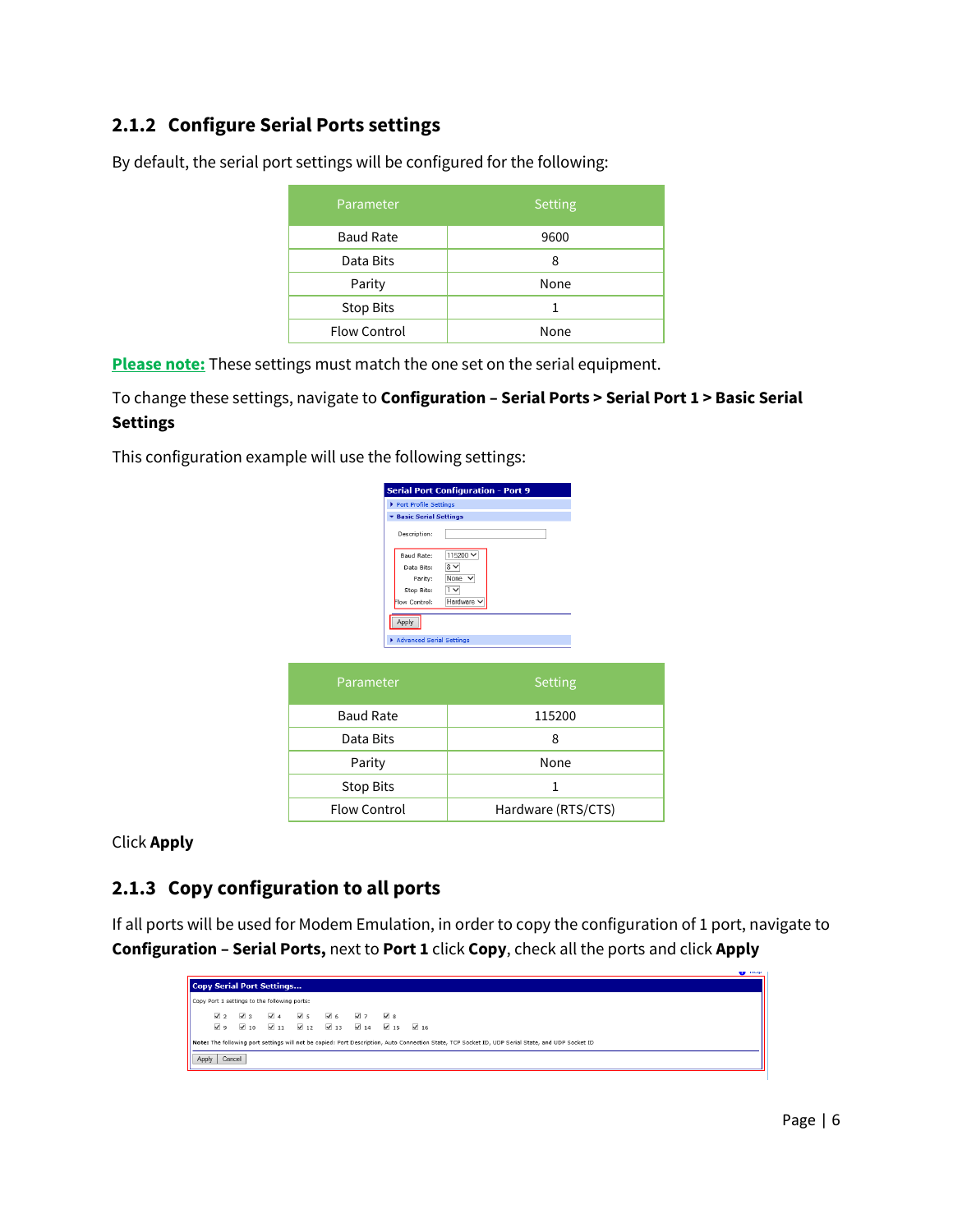# <span id="page-6-0"></span>**3 REMOTE SITE CONFIGURATION**

#### <span id="page-6-1"></span>*3.1 TransPort WR Configuration*

The TransPort serial port must be configured to answer and act as a "modem". This is done as follows.

Access the CLI (Command Line Interface) – this can be achieved:

- Through the serial port @115200 bps
- Via a telnet or SSH connection
- Via the "execute a command" page of the web user interface.

Issue the following to configure the Rate Adaptation instance 0 to Serial Port 0:

bind adapt 0 asy 0

Enable rate adaptation and configure the router to listen on a TCP Port number. In this example, **3000** will be used.

```
adapt 0 sockmode 1
adapt 0 lip_port 3000
```
This last part can also be configured via the web interface if needed under **Configuration – Network > Interfaces > Serial > Rate Adaptation > Rate Adaptation 0**

| ▼ Rate Adaption                                                                      |
|--------------------------------------------------------------------------------------|
| ▼ Rate Adaption 0                                                                    |
|                                                                                      |
| Attempt to redial the connection 0<br>times if rate adaption has not been negotiated |
| mins<br>Drop the connection if it is idle for<br>hrs<br>١o<br>l0<br>10<br>secs       |
| I eased line mode                                                                    |
| $\blacksquare$ Enable TCP rate adaption                                              |
| Connect to IP Address:<br>Port:<br>10                                                |
| Listen on Port: 3000                                                                 |

The router is now configured and will answer to incoming calls.

Configuration for Remote to Server communication (inverted) can be seen in [section 5](#page-9-0)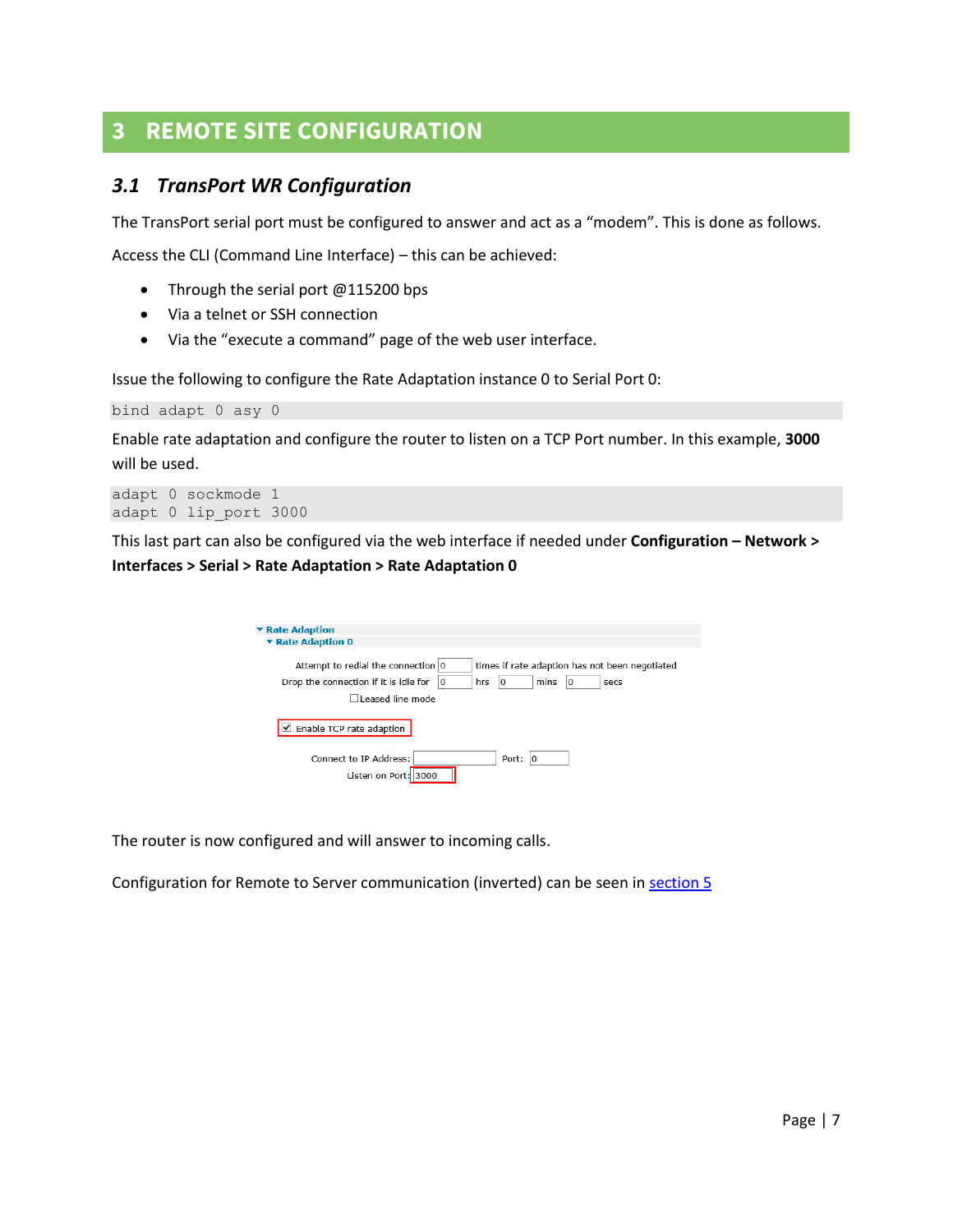# <span id="page-7-0"></span>**4 SERVER TO REMOTE CONNECTION**

In this example, the Server will initiate the connection to the remote site.

An example of the connection command is:

**ATDT 1.2.3.4:3000**

#### **The IP address will be the IP address of the WAN interface of the TransPort router.**

Upon establishing a successful TCP connection, a CONNECT message is sent to the serial port and only then does the Digi serial server switch from AT command mode to data mode. After the CONNECT is received, the transmission of data begins. Using the modem escape sequence or dropping DTR on either side terminates the connection.

Open one of the serial port of the server using the previously configured serial settings: (**115200,8N1,HW**)

In this example, a terminal application to simulate the server and the equipment such as PuTTy will be used.

Establish the connection to the remote site:



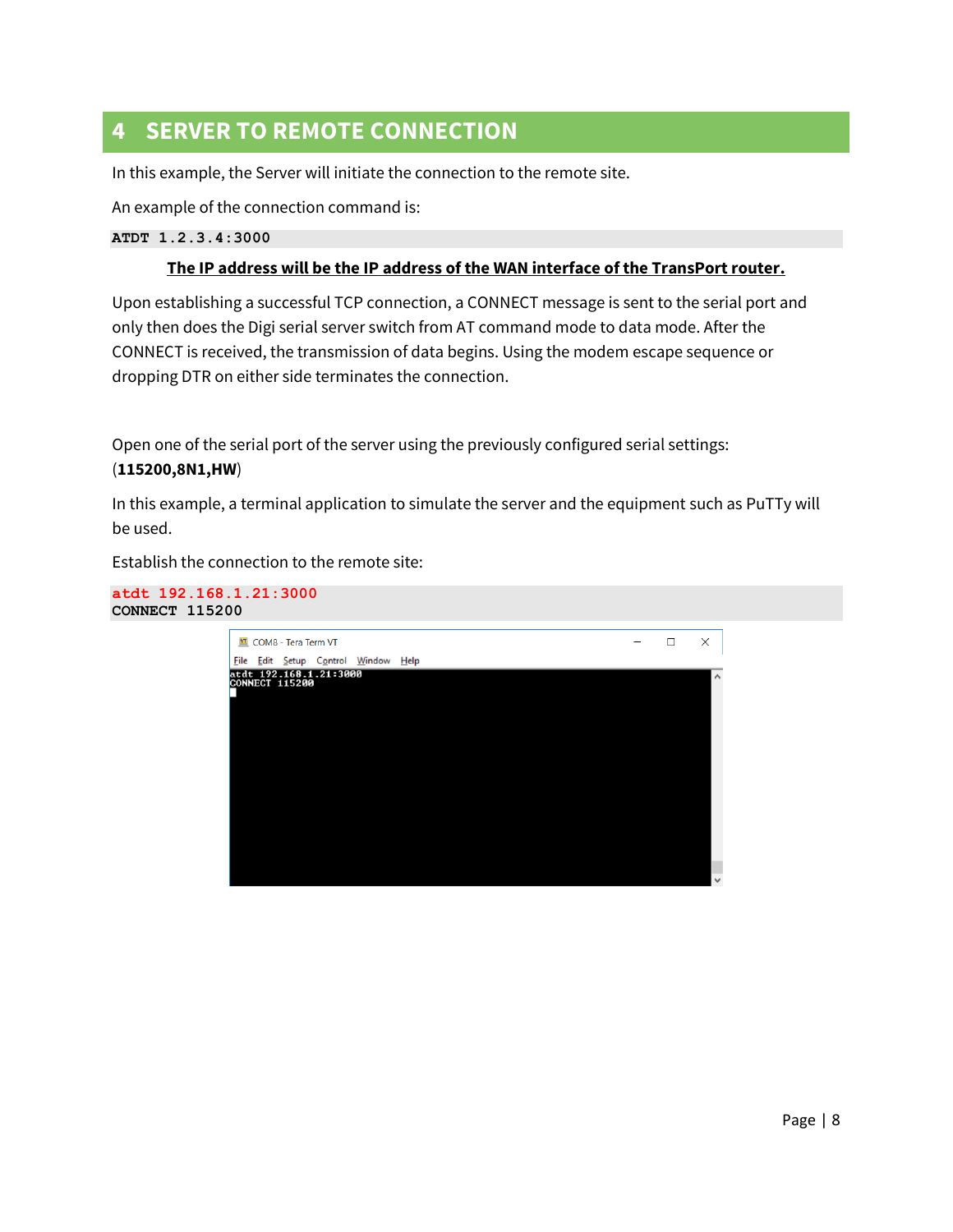The Remote site is ringing, issue **ata** to answer:

| <b>RING</b>    |                         |                                         |
|----------------|-------------------------|-----------------------------------------|
| <b>RING</b>    |                         |                                         |
| <b>RING</b>    |                         |                                         |
| ata            |                         |                                         |
| CONNECT 115200 |                         |                                         |
|                | $\bigcirc$ COM7 - PuTTY | $\Box$<br>$\times$<br>$\qquad \qquad -$ |
|                |                         |                                         |
|                | <b>RING</b>             | $\land$                                 |
|                | <b>RING</b>             |                                         |
|                | <b>RING</b>             |                                         |
|                | CONNECT<br>Test         |                                         |
|                |                         |                                         |
|                |                         |                                         |
|                |                         |                                         |
|                |                         |                                         |

The connection is now established and data can be sent.

*Please Note*: *it is possible to configure the remote site to auto answer. For this, open CLI (se[e section 3.1\)](#page-6-1) to the TransPort Router and issue the following:*

at\port=0  $ats0=1$ 

**ATH** can be used to disconnect the call.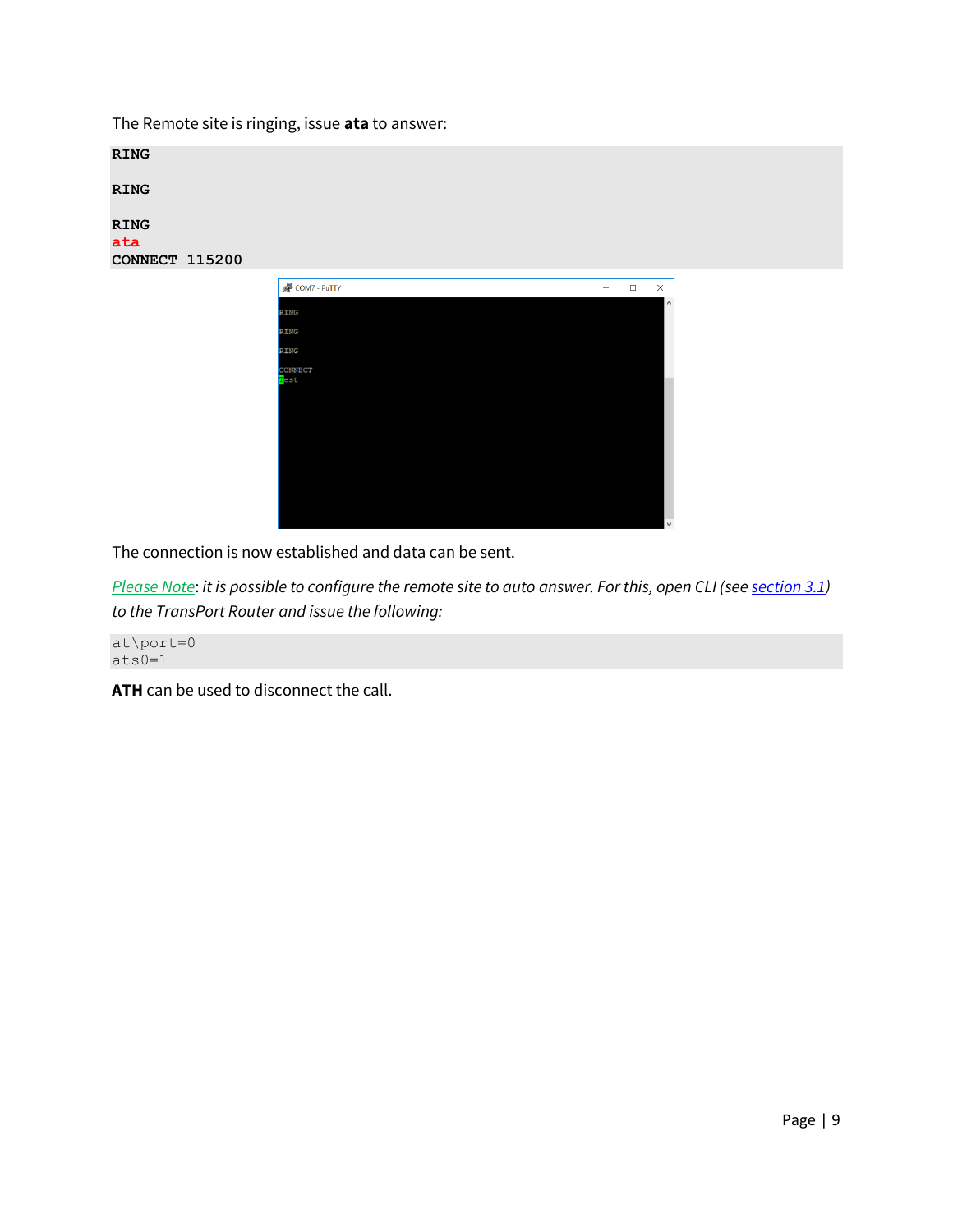## <span id="page-9-0"></span>**5 REMOTE TO SERVER CONNECTION**

In this example, the Remote site will initiate the connection to the Server. This is possible if the Server has an accessible IP address from the remote sites such as Public WAN IP, VPN between each remote sites and the Server, Private network from the provider etc.

When using a Digi serial server in Modem Emulation mode, the TCP listening port number is 5000x where x is the port number. In the case of this example, the server site is using a multi-port serial server, a ConnectPort TS 16. The listening port for Serial Port 1 will be **50001,** for Serial Port 2 will be **50002,** etc..

For TransPort WR routers, an extra configuration setup is required (on each remote sites) to tell the router where to establish the connection.

Upon establishing a successful TCP connection, a CONNECT message is sent to the serial port and only then does the Digi serial server switch from AT command mode to data mode. After the CONNECT is received, the transmission of data begins. Using the modem escape sequence or dropping DTR on either side terminates the connection.

In this test, a remote site will establish a connection to the serial port 1 on the server site.

Open the Command Line Interface (se[e section 3.1\)](#page-6-1) to the TransPort Router and issue the following:

adapt 0 ip\_port 50001 adapt 0 ip\_addr 192.168.1.118

This can also be done via web interface under **Configuration – Network > Interfaces > Serial > Rate Adaptation > Rate Adaptation 0** 

| ▼ Rate Adaption                                                                                 |    |     |       |       |    |                                                        |  |
|-------------------------------------------------------------------------------------------------|----|-----|-------|-------|----|--------------------------------------------------------|--|
| ▼ Rate Adaption 0                                                                               |    |     |       |       |    |                                                        |  |
| Attempt to redial the connection 0<br>Drop the connection if it is idle for<br>Leased line mode | ١O | hrs | 10    | mins  | 10 | times if rate adaption has not been negotiated<br>secs |  |
| $\Box$ Enable TCP rate adaption                                                                 |    |     |       |       |    |                                                        |  |
| Connect to IP Address: 192.168.1.118<br>Listen on Port: 3000                                    |    |     | Port: | 50001 |    |                                                        |  |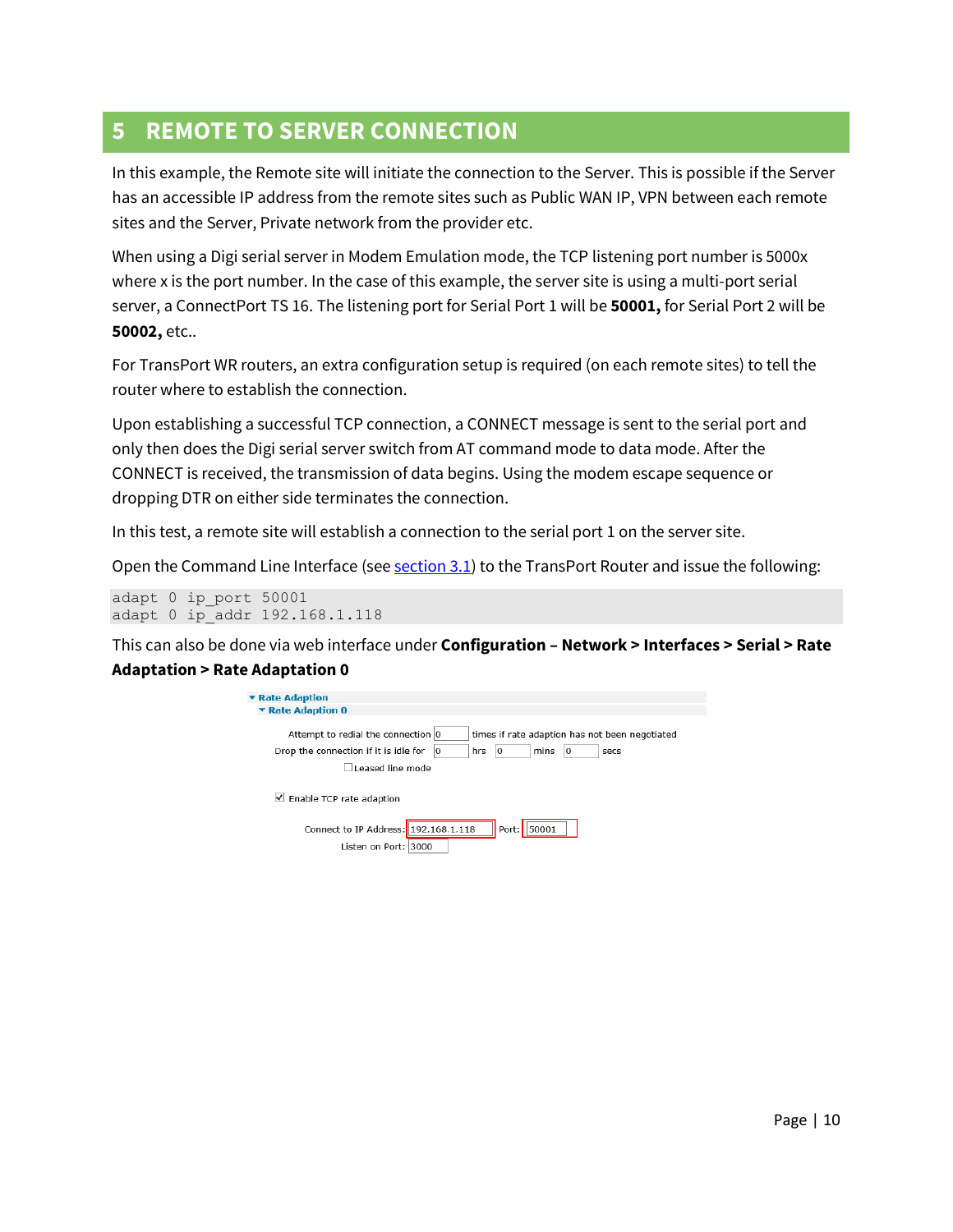Open the serial port on the remote site using the previously configured serial settings: (**115200,8N1,HW**)

In this example, a terminal application to simulate the server and the equipment, such as PuTTy will be used.

Establish the connection to the server site, port 1:



| COM7 - PuTTY   | - | $\Box$ | ×            |
|----------------|---|--------|--------------|
| atdt 12345     |   |        | $\land$      |
| <b>CONNECT</b> |   |        |              |
| Test           |   |        |              |
|                |   |        |              |
|                |   |        |              |
|                |   |        |              |
|                |   |        |              |
|                |   |        |              |
|                |   |        |              |
|                |   |        |              |
|                |   |        |              |
|                |   |        |              |
|                |   |        |              |
|                |   |        |              |
|                |   |        |              |
|                |   |        |              |
|                |   |        |              |
|                |   |        | $\checkmark$ |

*Please Note*: *The TransPort is configured to establish the connection to the IP Address and Port. Therefore, any numbers can be used after ATDT and will have no impact.*

The Server site is ringing, issue **ata** to answer:

| <b>RING</b>                          |                                                                                                    |                   |        |                     |  |
|--------------------------------------|----------------------------------------------------------------------------------------------------|-------------------|--------|---------------------|--|
| <b>RING</b>                          |                                                                                                    |                   |        |                     |  |
| <b>RING</b><br>ata<br>CONNECT 115200 |                                                                                                    |                   |        |                     |  |
|                                      | <b>M</b> COM8 - Tera Term VT<br>Eile Edit Setup Control Window Help<br><b>RING</b><br><b>DEALA</b> | $\qquad \qquad -$ | $\Box$ | $\times$<br>$\land$ |  |



The connection is now established and data can be sent.

*Please Note*: *it is possible to configure the server site to auto answer. For this, issue: ats0=1 on the ConnectPort TS port that requires auto-answering*

**ATH** can be used to disconnect the call.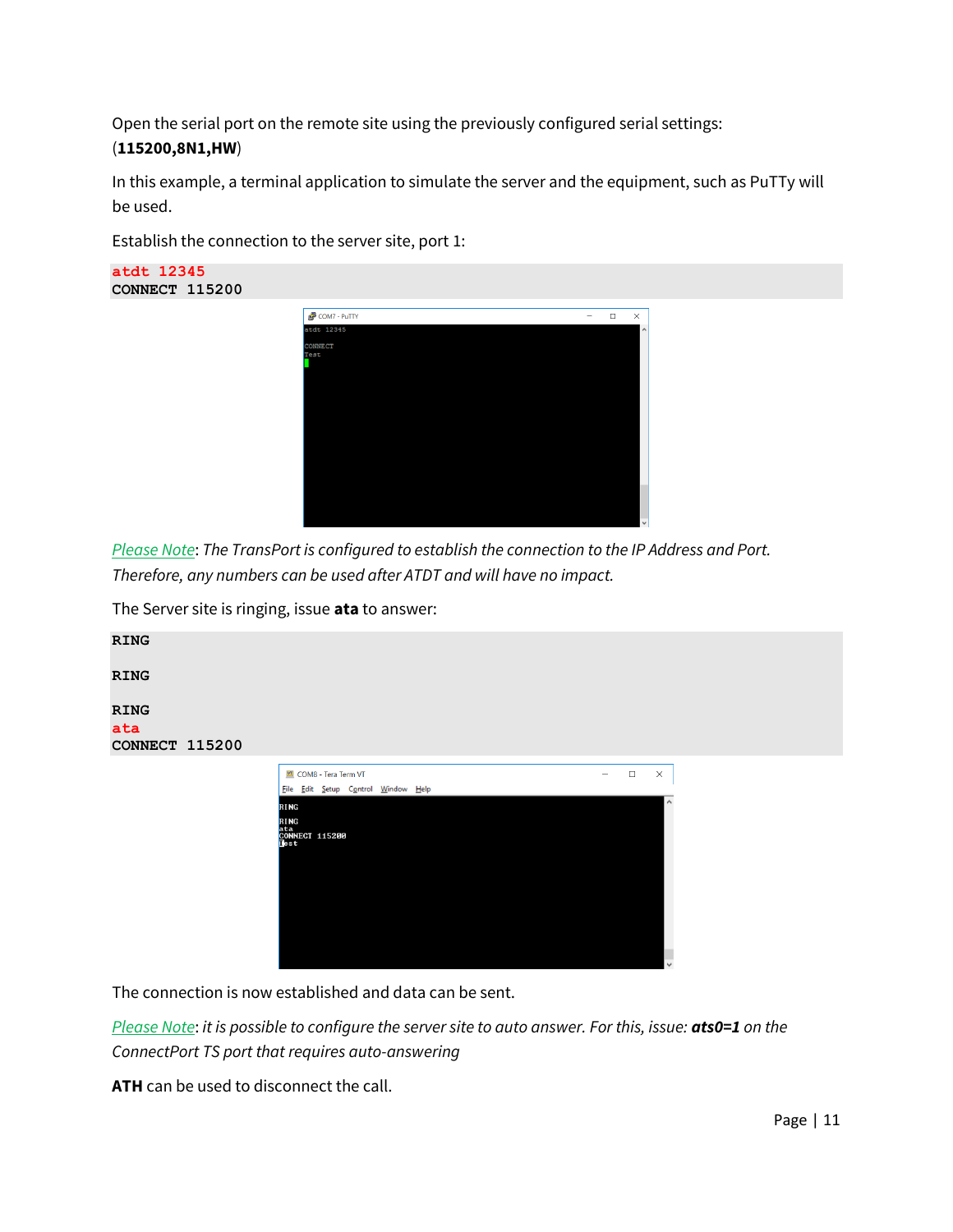# <span id="page-11-0"></span>**6 NOTES**

A list of available AT commands supported by Digi Serial Servers can be found in the user guide on our support web site[: http://www.digi.com/support](http://www.digi.com/support)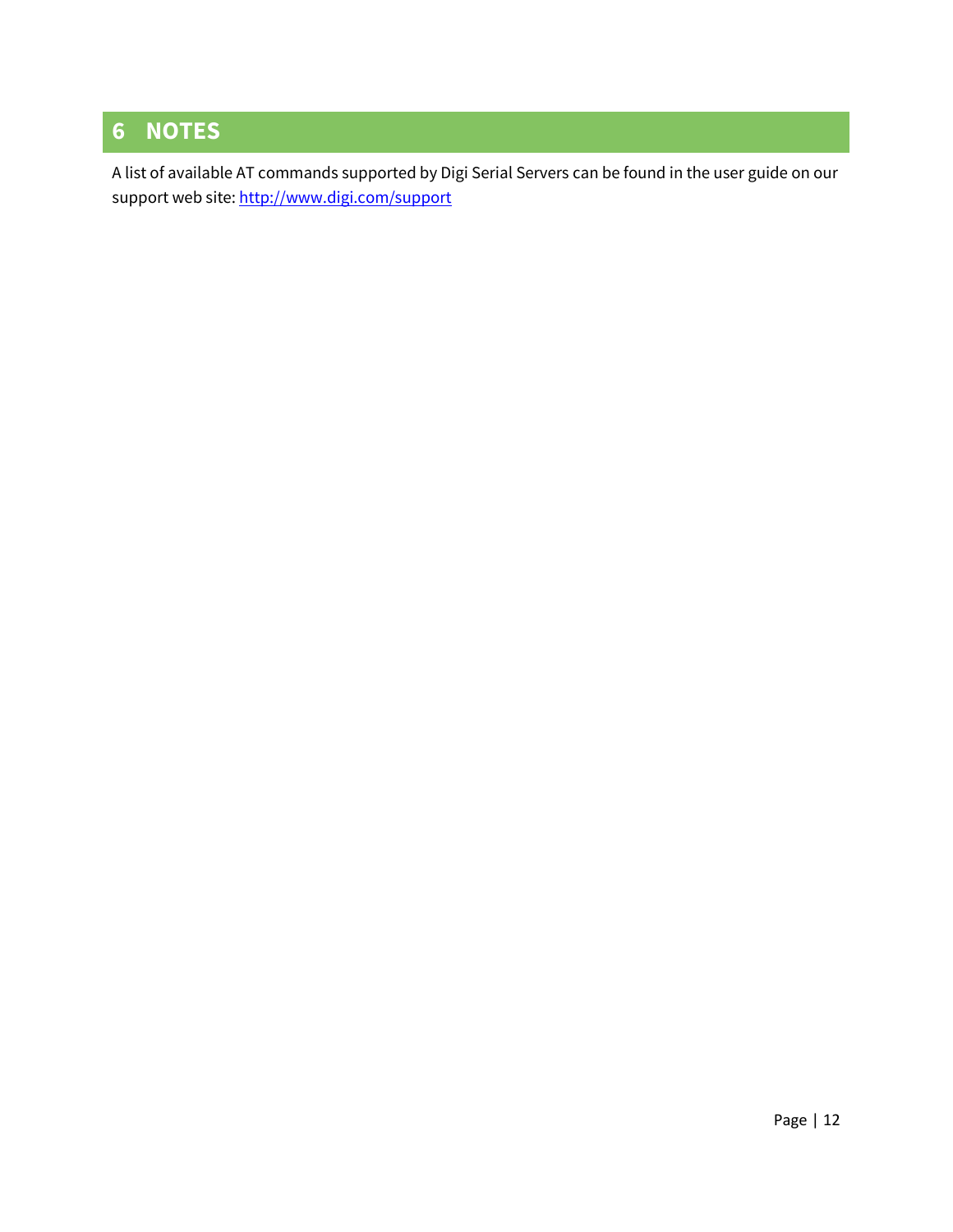# <span id="page-12-0"></span>**7 CONFIGURATION FILE**

#### <span id="page-12-1"></span>*7.1 ConnectPort TS 16 (Server site)*

Below are the CLI commands used to configure the device via CLI in this example.

```
set profile port=1-16 profile=modem_emulation
set serial port=1-16 baudrate=115200 databits=8 stopbits=1 parity=none 
flowcontrole=hardware
```
#### <span id="page-12-2"></span>*7.2 TransPort WR (Remote site)*

Below is the configuration used on the TransPort for this example.

```
eth 0 IPaddr "192.168.1.21"
eth 0 gateway "192.168.1.254"
addp 0 enable ON
lapb 0 ans OFF
lapb 0 tinact 120
lapb 1 tinact 120
lapb 3 dtemode 0
lapb 4 dtemode 0
lapb 5 dtemode 0
lapb 6 dtemode 0
bind ADAPT 0 ASY 0
adapt 0 sockmode 1
adapt 0 ip_addr "192.168.1.118"
adapt 0 ip_port 50001
adapt 0 lip_port 3000
ip 0 cidr ON
def_route 0 ll_ent "ppp"
def_route 0 ll_add 1
def_route 1 ll_ent "ETH"
dhcp 0 IPrange 101
dhcp 0 respdelms 500
dhcp 0 mask "255.255.255.0"
dhcp 0 gateway "192.168.1.21"
dhcp 0 DNS "192.168.1.21"
sntp 0 server "time.etherios.com"
ppp 0 timeout 300
ppp 1 name "W-WAN (HSPA 3G)"
ppp 1 phonenum "*98*1#"
ppp 1 IPaddr "0.0.0.0"
ppp 1 timeout 0
ppp 1 do_nat 2
ppp 1 use_modem 1
ppp 1 aodion 1
ppp 1 autoassert 1
ppp 1 r_chap OFF
ppp 3 defpak 16
ppp 4 defpak 16
passthru 0 http ON
```